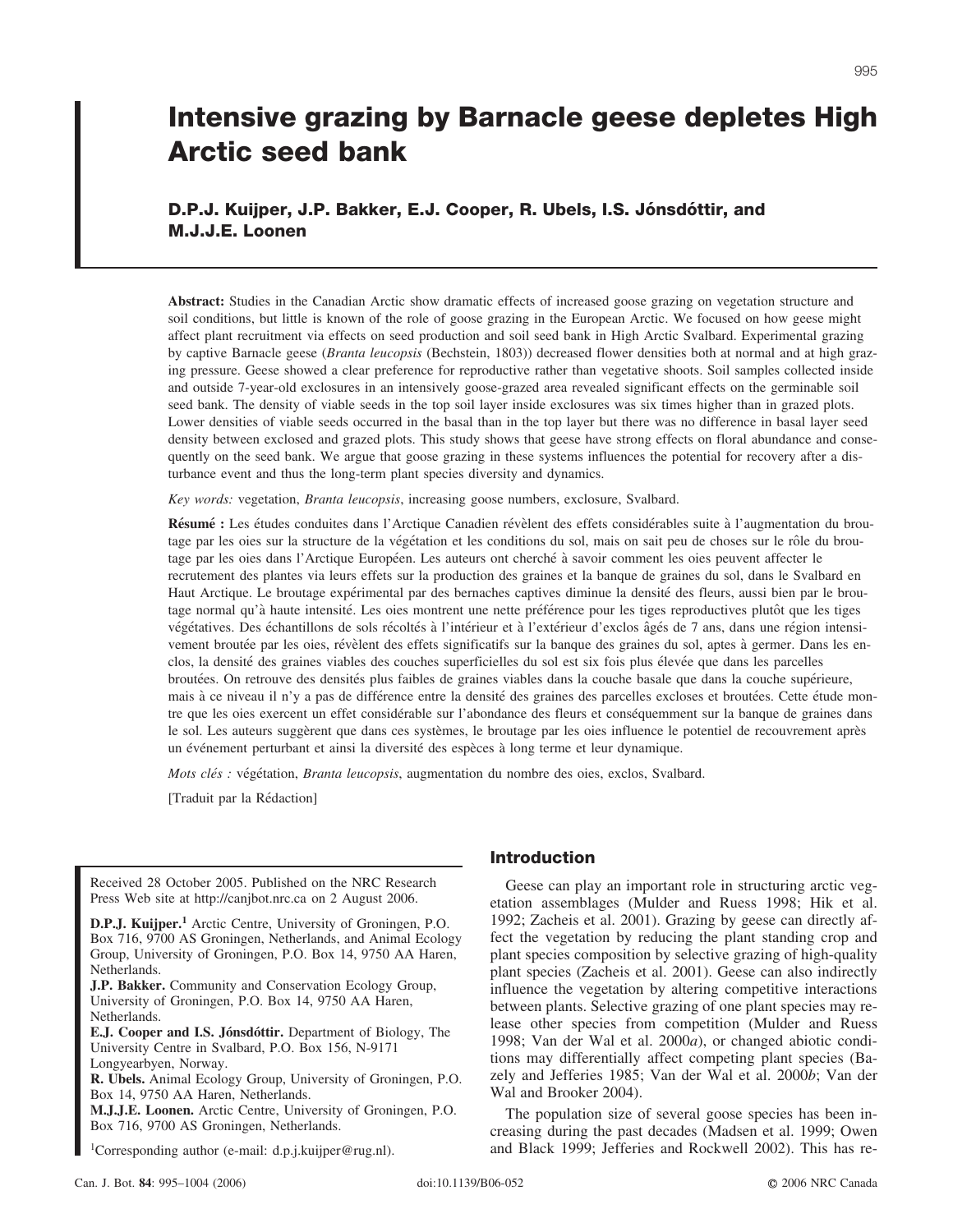sulted in an increased grazing pressure in their arctic breeding areas and has caused several changes in biotic and abiotic conditions in some areas. The best documented example is the dramatic effects of increased grazing pressure by Lesser Snow geese on vegetation and soil characteristics in La Pérouse Bay in the Canadian Low Arctic. The overexploitation of the vegetation (Jefferies and Rockwell 2002) in combination with changed abiotic conditions (Iacobelli and Jefferies 1991; Jefferies and Rockwell 2002) has resulted in near irreversible changes in the vegetation (Srivastava and Jefferies 1996; Handa et al. 2002). The limitation on recovery to the original situation is reenforced by the absence of a soil seed bank (Chang et al. 2001). Although populations of European arctic breeding goose species have also been in-

creasing rapidly (e.g., Pinkfooted goose (Madsen et al. 1999); Barnacle goose (*Branta leucopsis* Bechstein, 1803 (Owen and Black 1999)), their role in structuring arctic vegetation assemblages in their breeding range is unclear. Most studies on plant–animal interactions in European High Arctic areas have focused on reindeer as the dominant grazer (Wegener and Odasz-Albrigtsen 1998; Van der Wal et al. 2001; Cooper and Wookey 2003; Van der Wal and Brooker 2004). Previous studies suggest that geese do not have large effects on species composition of plant communities in these systems (Drent et al. 1998; Loonen and Solheim 1998). However, they potentially play a role in the ability of the vegetation to recover from heavy grazing or other major disturbances via effects on seed production and soil seed bank.

Geese are selective grazers and preferentially feed on high-quality plant species (Prop and de Vries 1993; Gadallah and Jefferies 1995) and plant parts (Therkildsen and Madsen 1999). The metabolizable energy content of seeds and flowers for geese is high compared with other plant parts (Prop and de Vries 1993). By selectively grazing on these high-quality plant parts, geese may directly affect the seed set by consuming the reproductive organs of plants. Grazing can also indirectly affect seed production.

Continuous grazing can change plant species composition and can deplete the resources of a plant, thereby reducing the resources that can be allocated to reproductive organs such as flowers (Hickman and Hartnett 2002; Gustafsson 2004). Both these direct and indirect effects of goose grazing on seed production are expected to lead to a depleted soil seed bank in long-term goose-grazed areas.

In the present study on goose grazing in High Arctic habitats of the European Arctic, we focused on the role that geese can play in affecting plant species composition via effects on production of seeds and other propagules and the seed bank. We studied the direct effects of grazing on flowering and thus seed and other propagule production and consequent formation of a viable seed bank in the long term as a combination of direct and indirect effects of grazing on seed production. We asked two questions. First, do geese reduce vascular plant fertile shoot abundance, thus significantly affecting the potential for seed or other propagule production? Second, does continuous goose grazing affect the soil seed bank in the long term? To answer these questions, we carried out grazing trials with captive geese to determine the number of fertile shoots removed at different levels of grazing pressure and sampled the soil for germination trials inside and outside 7-year-old exclosures in an intensively goose-grazed area to establish the density of viable seeds present in the soil seed bank.

## **Materials and methods**

#### **Experimental grazing by captive geese**

Four wild geese, caught in the beginning of the breeding season on Spitsbergen, Svalbard, were used for experimental grazing. Each pair of geese was kept in a cage of  $2 \text{ m} \times$ 2 m. Grazing trials were carried out in the first week of July 2003 in Adventdalen, Svalbard (78.2 $\mathrm{N}$ , 15.7 $\mathrm{E}$ ). This area is only visited by wild geese during spring and autumn migration. However, reindeer are major flower consumers (Cooper and Wookey 2003) and graze year-round in the area. All experiments therefore took place in fenced areas effectively excluding reindeer from the plots. Fences (approximately 10 m  $\times$  10 m) were erected in autumn 2002 around each block of plots to exclude grazing in the year in which the experiments were carried out. The area is characterized by wet moss-dominated tundra with vascular plant species such as *Dupontia fisheri*, *Equisetum arvense*, *Eriophorum scheuchzeri*, *Ranunculus hyperboreus*, *Saxifraga cernua*, and *Saxifraga foliolosa* and mesic tundra dominated by *Salix polaris*, *Alopecurus borealis*, and *Bistorta vivipara*; nomenclature followed Elven and Elvebakk (1996).

Two grazing experiments were started in 2003 as part of a larger experiment studying the effects of grazing and increased surface temperature (FRAGILE (fragility of arctic goose habitat: impact of land use, conservation, and elevated temperature), EU project No. EVK2-2002-00235)). Data are presented from 2003, the first season of the experiment. The first grazing experiment had a randomized block design in which the effects of grazing and increased surface temperature are studied. In this experiment, two levels of grazing were applied to simulate normal and high grazing intensity. A pair of geese was put for either 1 or 5 h on a plot  $(2 \text{ m} \times$ 2 m) that had been subjected to ambient conditions or opentop chambers used for enhancement of surface temperature (for further details, see Cooper et al. 2004*b*, Cooper et al. 2006). Each treatment was replicated five times in each of the dominant habitat types in the area, the wet-moss tundra and the mesic tundra. Although the experiment considers both temperature and grazing, in this paper, we focus on the effect of goose grazing on the abundance of fertile shoots in different plant species.

The second experiment consisted of eight plots subjected to increasing goose grazing pressure, carried out in both the wet and mesic tundra. A pair of geese was put for a different amount of time on each plot (0, 0.5, 1, 2, 3, 4, 5, and 7 h) to create a gradient in grazing pressure. This experiment was used to study the relationship between goose grazing pressure and reduction in total floral abundance.

Before each grazing trial, geese were starved for 2 h, resulting in immediate grazing when the experimental grazing started in the 2 m  $\times$  2 m caged plots. Every second minute during a grazing trial, the time spent grazing was monitored during 30 s for each individual goose. This number was used to calculate the total grazing time per plot.

This resulted in a value of actual grazing pressure, defined as the minutes of grazing per square metre per day, that ranged between 0.8 and 1.2 min $\cdot$ m $^{-2}\cdot$ d $^{-1}$  on the 1 h plots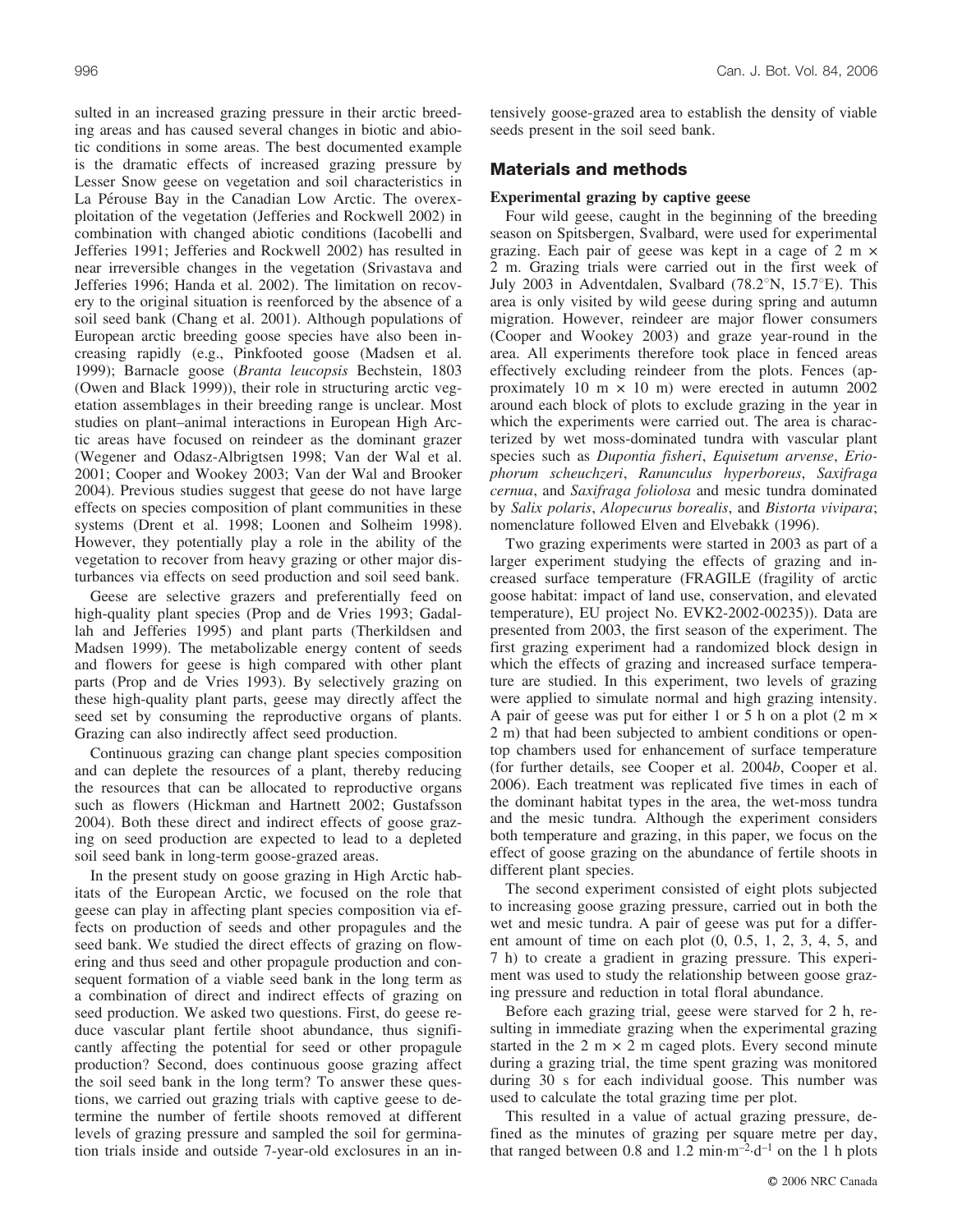**Table 1.** Actual grazing pressure achieved with two captive geese on experimentally grazed plots that were either ambient temperature or temperature enhanced by means of an open-top chamber for a wet and a mesic tundra in Adventdalen.

| Habitat | No. of hours<br>geese were<br>on plot | Ambient or<br>open-top chamber | Grazing pressure<br>$(min \cdot m^{-2} \cdot d^{-1})$ |
|---------|---------------------------------------|--------------------------------|-------------------------------------------------------|
| Wet     |                                       | Ambient                        | 1.0(0.1)a                                             |
|         |                                       | Open-top chamber               | 1.2(0.1)a                                             |
|         | 5                                     | Ambient                        | 4.4 $(0.8)$ b                                         |
|         |                                       | Open-top chamber               | 4.8 $(0.7)b$                                          |
| Mesic   |                                       | Ambient                        | 0.8(0.1)a                                             |
|         |                                       | Open-top chamber               | 1.0(0.2)b                                             |
|         |                                       | Ambient                        | 2.9(0.3)b                                             |
|         |                                       | Open-top chamber               | 1.8(0.3)b                                             |

**Note:** Data are means with SE in parentheses,  $n = 5$ . Grazing times are based on behavioural observations made during the grazing trial on experimental plots. Different letters indicate significant differences ( $P < 0.05$ ).

in the mesic and wet habitats (Table 1). Grazing in the wet habitat was generally more intense (Table 1) owing to a higher abundance of preferred food plants such as *Dupontia fisheri* and *Equisetum arvense*. These numbers are within the range of values found for natural grazing pressure of wild Barnacle geese on Svalbard. Natural grazing pressure is found to range between  $0.2-0.3$  min $\cdot$ m<sup>-2</sup> $\cdot$ d<sup>-1</sup> on low-productive dry tundra (Prop et al. 1984) to  $0.5-1.3$  min $\cdot$ m $^{-2}\cdot$ d $^{-1}$  on highly productive wet tundra (Loonen et al. 2000); no values exist for mesic tundra. The 1 h treatment was regarded as a simulation of normal grazing pressure. The 5 h grazing treatment led to a grazing intensity at a maximum 2.2 and 3.7 times greater than the maximum levels found for natural grazing pressure on the mesic and wet tundra, respectively.

Before and after each grazing trial, the total number of shoots and the number of fertile shoots of all plant species were counted on each plot in nine fixed squares of 7.5 cm  $\times$  7.5 cm, giving a measure of plant and floral abundance. The maximum time between shoot density counts (before and after grazing) on any plot was 24 h. The flowering frequency was calculated as the number of flowering shoots divided by the total number of shoots (flowering and nonflowering) and expressed as a percentage. The reduction in flowering frequency resulting from goose grazing and the absolute number and percentage of flowers grazed were determined.

#### **Samples to determine soil seed bank**

Soil samples for seed bank analyses were collected in July 1999 in Ny-Ålesund, Svalbard (78.9 $\degree$ N, 11.9 $\degree$ E). We define the seed bank here as a bank of vascular plant propagules including seeds, spores, and asexual bulbils (often produced on flowering stems or inflorescences). A Barnacle goose population established in this area in the early 1980s (Loonen et al. 2000) and has increased to a present number of 250–300 pairs (Loonen, unpublished data). Between 1991 and 1993, four exclosures were erected in the village, all in a moist moss-dominated tundra area close to a small lake (Solvatnet). This is the most intensively grazed area inside the village of Ny-Alesund. In spring, this area is grazed by families of Barnacle geese, and later in the season, it is an important moulting area for both families and nonbreeders (Loonen et al. 2000). Owing to the wet conditions and the nearly constant presence of people, reindeer grazing intensity is lower on these intensively goose-grazed areas than elsewhere in the surrounding area (M.J.J.E. Loonen, unpublished data). The vegetation in this area consisted mainly of moist moss-dominated tundra with plant species such as *Poa arctica*, *Ranunculus hyperboreus*, and *Saxifraga cernua* and on the drier parts species such as *Cerastium arcticum*, *Bistorta vivipara*, *Saxifraga cespitosa*, and *Cardamine pratensis* subsp. *polemonioides*. The vegetation is comparable with the Adventdalen wet habitat in the experimental grazing trials with captive geese. The minimum distance between exclosures was approximately 50 m. Each exclosure  $(2 \text{ m} \times 1 \text{ m})$ consisted of a mesh wire fence 50 cm high effectively preventing goose grazing.

Five randomly selected soil cores of 2 cm diameter were taken inside each exclosure and in grazed plots within 10 m from each exclosure within the same wet tundra habitat. Soil samples were separated into an upper layer consisting primarily of moss and dead organic material and a bottom layer consisting of mineral material. The thickness of each layer was measured to the nearest 0.05 cm. The top soil layer ranged between 1 and 7 cm. The underlying bottom soil layer was sampled to a depth ranging between 1 and 7 cm depending on the thaw depth. The five soil samples collected in each exclosure and grazed plot were later pooled, resulting in two samples (one for the top layer and one for the bottom layer), each between 100 and 400 mL of soil. Soil samples were pooled to increase the amount of seeds per sample, as low seed density was expected. Soil samples were kept for 4 months at  $4 \degree C$ , as many seeds need a cold treatment before they can germinate. The seed contents of samples were quantified using a modified seedling emergence technique (Ter Heerdt et al. 1996). The seeds were concentrated by forcing the samples through two sieves (2 and 0.212 mm) using a strong jet of water. The remaining soil material and seed concentrate were transferred to a greenhouse (25  $\degree$ C day temperature, 15  $\degree$ C night temperature, 15 h light period, automatic watering for 1 min twice a day). Although these temperatures were higher than normally experienced by plants in the High Arctic, previous work based on pilot studies of appropriate temperatures for maximizing germination (Cooper et al. 2004*a*) showed that 70% of the vascular flora of the regions sampled on Svalbard germinated in greenhouse trials at  $18-22$  °C. Our samples were spread in a thin layer ( $\leq$ 5 mm) in pots (12 cm  $\times$ 12 cm) filled with sterile potting soil and a fine layer (around 4 mm) of sterile sand. Emerging seedlings were counted and removed as soon as identification was possible. After 10 weeks, no new seedlings emerged. All data were expressed as number of germinating seedlings per cubic decimetre of the top or bottom soil sample.

Vegetation composition was determined inside each exclosure and grazed plot in July 1999. A frame of 10 cm  $\times$ 25 cm, subdivided in 10 adjacent cells (each of 10 cm 2.5 cm), was placed 10 times randomly inside each plot. Within each cell of the frame, the occurrence (present or absent) and the flowering status (flowering individuals or no flowering individuals) of all vascular plant species were recorded, resulting in a total of 100 points per plot. The result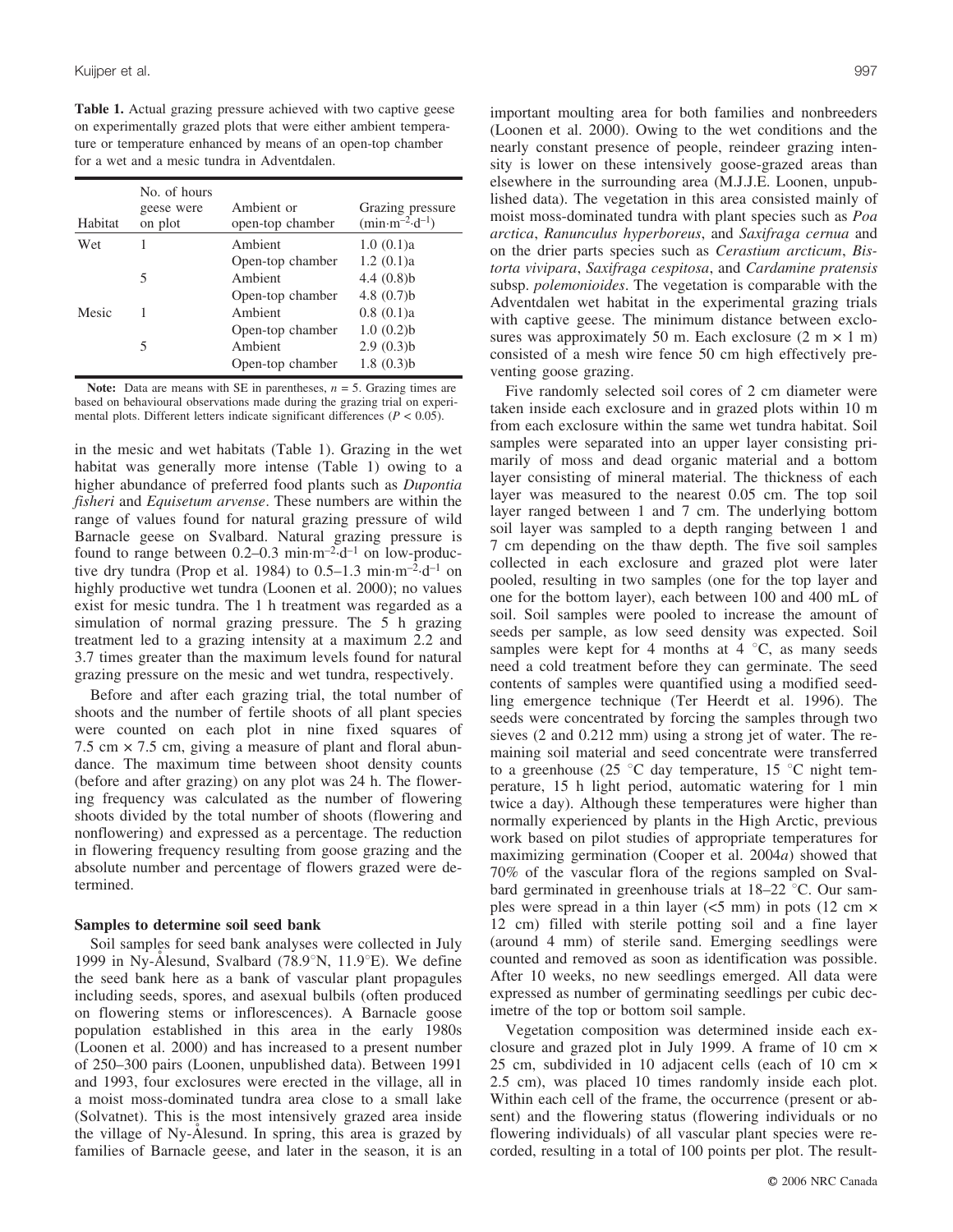ing number showed the frequency of occurrence and frequency of flowering within each plot.

#### **Statistical analyses**

Differences in actual grazing pressure (minutes per square metre per day) experienced by ambient and open-top chamber plots and between plots that received a normal and high grazing pressure were analysed with two-way ANOVA followed by a Tukey test  $(P < 0.05)$ . Differences in floral density for all species combined and per species before experimental grazing (experiment 1) were tested using MANOVA for the wet and mesic tundra separately. Grazing level (normal and high intensity grazing) and temperature (ambient and open-top chambers) were entered as fixed factors and blocks as random factors. As there were no significant effects of grazing, temperature, and blocks  $(P < 0.1)$  on initial floral density, data for the ambient and open-top chamber plots were combined in the rest of the analysis and plots within a block were treated as independent samples.

The effects of grazing treatment on flowering frequency and the absolute number and percentage of flowers grazed (experiment 1) were determined using ANOVA followed by a Tukey test  $(P < 0.05)$ . Data for reduction in flowering frequency and percentage of flowers grazed were arcsine transformed before analysis. ANOVAs were carried out on data for all species combined and per species from the wet and mesic habitat separately for all plots with flowers present before grazing.

The relationship between grazing pressure and percentage flowers removed (experiment 2) was tested for significance by fitting different regression models (linear, logarithmic, inverse, S curve, quadratic, power, exponential) through the data points (SPSS statistical package). The significant model that explained the largest part of the variation (based on *R*<sup>2</sup> values) was chosen (Zar 1984).

The effects of grazing on plant species composition inside and outside exclosures in Ny-Alesund were tested using MANOVA, entering grazing treatment as the fixed factor and exclosure number as the covariate. Paired sample *t* tests were applied to test for differences in the frequency of occurrence of plant species and percentage of flowering plants inside exclosures and in grazed plots. Frequencies of occurrence and percentage of flowering plants inside and outside exclosures were arcsine transformed prior to analyses. Differences in seed density between exclosed and grazed plots were tested with paired samples *t* tests for each species separately and for all species combined. Seed density was log transformed prior to analyses to improve homogeneity of variances (Zar 1984). Untransformed data are presented in the figures and tables.

#### **Results**

#### **Experimental grazing**

#### *Experiment 1*

Flowering frequencies in both the mesic and the wet sites at the time of the grazing trials were low (Table 2) but not unusual for the study area. In the wet site, this may partly be attributed to the late snowmelt in 2003 and the relatively early date of the grazing experiments. Despite the fact that there were very few flowers present originally, grazing by Barnacle geese significantly reduced the number and proportion of flowers on the plot in both habitats and lowered the flowering frequencies still further (Table 2). At the individual species level, all species had a significant proportion of flowers grazed, and in the wet site, all had a significant reduction in number of flowers grazed. A reduction in flowering frequency shows that a greater proportion of flowers than vegetative shoots were grazed. Grazing reduced flowering frequency (i.e., reduction in flowering frequency >0) in most species, showing that the geese preferentially grazed inflorescences. In the field, selective grazing was very clear to see for some species as the seeds of *Alopecurus* and the flowers and bulbils of *Bistorta* were stripped off, leaving the peduncles in place. Interspecific differences were not tested statistically owing to too many missing values (i.e., plots without flowers before grazing). Inflorescences of species with large and colourful flowers were almost completely grazed even in the 1 h grazing treatment. Some species had almost all of the inflorescences removed (>94%) by geese on the plots for 1 h (*Alopecurus*, *Pedicularis*, *Bistorta*, *Stellaria*, *Saxifraga cernua*, *Saxifraga foliolosa*), whereas others experienced a tendancy towards increasing proportion grazed with increasing time on the plot (*Salix*, *Dupontia*, *Eriophorum*). Interpretation of these interspecific differences has to be undertaken with care. The density of *Salix* shoots and flowers on the plots was much higher than that of any of the other species. Many fluffy seedheads of *Eriophorum* were bitten off and discarded rather than consumed during the 5 h grazing treatment. True interspecific differences cannot be shown here but could be determined by a ''cafeteria'' experiment.

#### *Experiment 2*

The proportion of the total number of flowers removed increased with the grazing pressure on the plot (Fig. 1). Even at a low grazing pressure, a high proportion of the total number of flowers on the mesic tundra were removed. At an actual grazing pressure of 20 min grazing·m<sup>-2</sup>, a reduction of >50% in total floral abundance was observed. On the more intensively grazed plots, few or no flowers remained after grazing.

#### **Species composition and flowering inside long-term excluded plots**

The vegetation inside and outside the 7-year-old exclosures was dominated by *Poa arctica* and dicots such as *Saxifraga cernua* and *Cardamine pratensis* (Table 3). Of the nine species that had a frequency of occurrence >3.0% in the exclosed plots, seven had a higher frequency inside exclosures than outside. These were *Saxifraga cernua*, *Cardamine pratensis*, *Cerastium arcticum*, *Bistorta vivipara*, *Cochlearia groenlandica*, and *Equisetum arvense*. The frequency of occurrence of *Deschampsia alpina*, *Ranunculus hyperboreus*, and *Poa abbreviata* was higher in the grazed plots than in the exclosures, but not significantly. Three species exclusively occurred inside the exclosures and two were exclusively found in grazed plots. No overall significant effects of grazing on species composition ( $F_{[1,4]} = 0.60$ ,  $P =$ 0.7) or on individual species could be detected  $(P > 0.05$ , note the small sample size and large variation between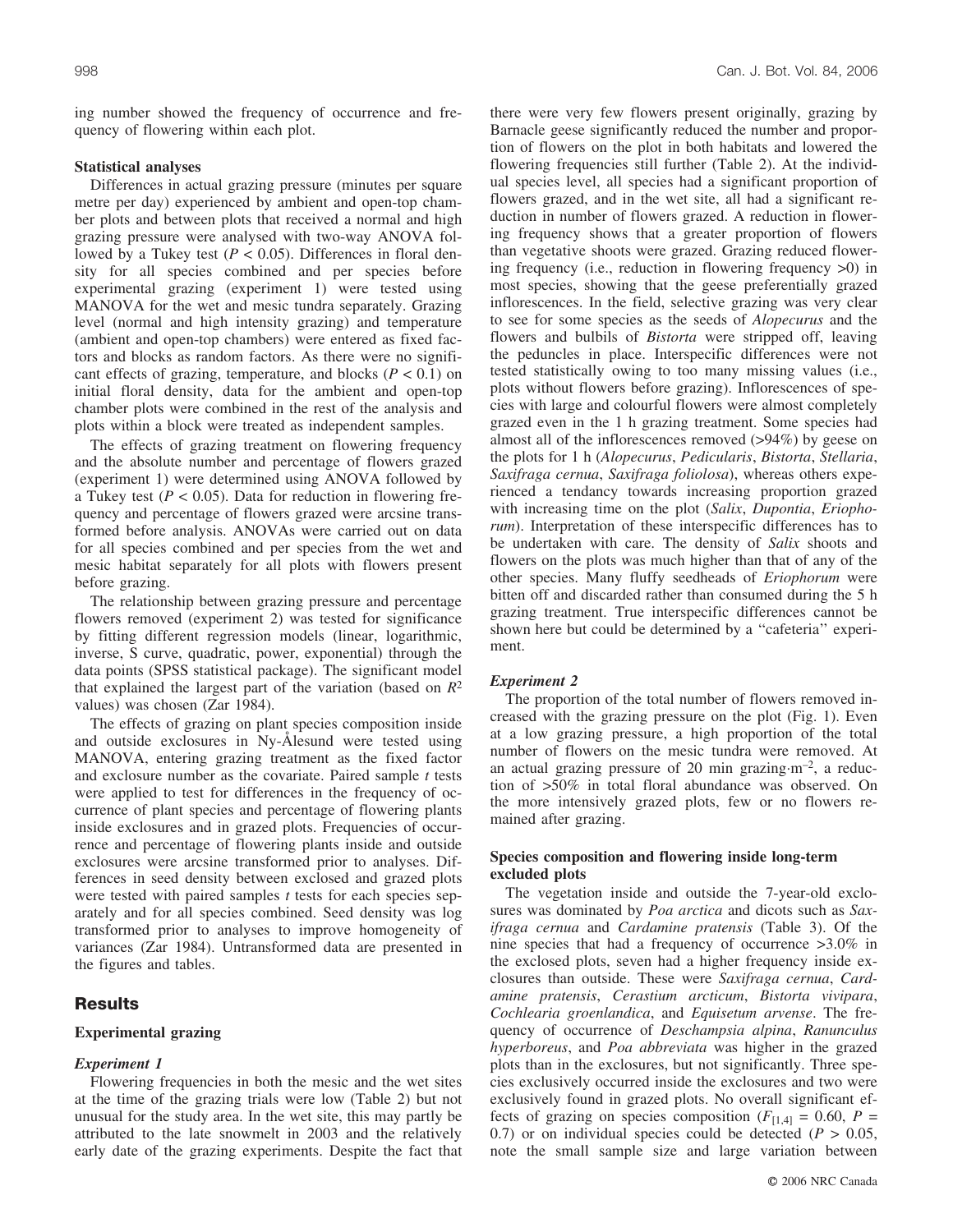#### Kuijper et al. 999

**Table 2.** Reduction of flower abundance by grazing on wet and mesic tundra.

|                     | No. of hours geese | Initial flowering | Reduction in        | No. of flowers<br>grazed $\cdot$ m <sup>-2</sup> | % flowers grazed     |
|---------------------|--------------------|-------------------|---------------------|--------------------------------------------------|----------------------|
| Species             | were on plot       | frequency $(\%)$  | flowering frequency |                                                  |                      |
| Wet plots           |                    |                   |                     |                                                  |                      |
| Flowering species   | $\boldsymbol{0}$   | $1.08 \pm 0.22$   | $0.0 \pm 0.0a$      | $0.0 \pm 0.0a$                                   | $0.0 \pm 0.0a$       |
| data combined       | $\mathbf{1}$       | $0.98 \pm 0.19$   | $0.3 \pm 0.2$ ab    | $7.5 \pm 2.9$ ab                                 | $42.1 \pm 13.3 b$    |
|                     | 5                  | $1.15 \pm 0.33$   | $1.0 \pm 0.3 b$     | $15.8 + 5.7$                                     | $89.9 \pm 5.3c$      |
| df                  |                    |                   | 2,24                | 2,24                                             | 2,24                 |
| $\cal F$            |                    |                   | 6.71                | 4.64                                             | 20.92                |
| $\overline{P}$      |                    |                   | 0.005               | 0.020                                            | < 0.001              |
| Dupontia fisheri    | $\boldsymbol{0}$   | $0.9 \pm 0.2$     | $0.0 \pm 0.0a$      | $0.0 \pm 0.0a$                                   | $0.0 \pm 0.0a$       |
|                     | $\mathbf{1}$       | $0.7 + 0.3$       | $0.3 \pm 0.2a$      | $5.6 \pm 1.1$ ab                                 | $51.4 \pm 19.3 b$    |
|                     | 5                  | $1.1 \pm 0.4$     | $0.9 \pm 0.3a$      | $17.8 + 8.4b$                                    | $88.1 \pm 8.0$       |
| df                  |                    |                   | 2,16                | 2,16                                             | 2,16                 |
| $\cal F$            |                    |                   | 2.41                | 3.83                                             | 8.43                 |
| $\overline{P}$      |                    |                   | 0.122               | 0.044                                            | 0.003                |
| Eriophorum          | $\boldsymbol{0}$   | $7.0 \pm 1.5$     | $0.0 \pm 0.0a$      | $0.0 \pm 0.0a$                                   | $0.0 \pm 0.0a$       |
| scheuchzeri         | $\mathbf{1}$       | $32.7 \pm 17.7$   | $-0.1 \pm 0.1a$     | $0.3 \pm 0.3a$                                   | $14.3 \pm 14.5a$     |
|                     | 5                  | $39.3 \pm 18.2$   | $2.8 + 1.3a$        | $7.4 + 2.3b$                                     | $87.5 \pm 8.0$       |
| df                  |                    |                   | 2,15                | 2,15                                             | 2,15                 |
| $\cal F$            |                    |                   | 3.96                | 10.51                                            | 12.96                |
| $\overline{P}$      |                    |                   | 0.042               | 0.001                                            | < 0.001              |
| Saxifraga cernua    | $\boldsymbol{0}$   | $100.0 \pm 0.0$   | $0.0 \pm 0.0a$      | $0.0 \pm 0.0a$                                   | $0.0 \pm 0.0a$       |
|                     | $\mathbf{1}$       | $54.1 \pm 46.3$   | $4.1 \pm 4.2a$      | $6.2 \pm 0.9$                                    | $100.0 \pm 0.0$      |
|                     | 5                  | $3.6 \pm 2.1$     | $3.6 \pm 2.1a$      | $2.7 \pm 0.9$ ab                                 | $100.0 \pm 0.0$      |
| df                  |                    |                   | 2,3                 | 2,3                                              | 2,3                  |
| $\cal F$            |                    |                   | 0.64                | 17.895                                           | $3.6 \times 10^{31}$ |
| $\overline{P}$      |                    |                   | 0.587               | 0.022                                            | < 0.001              |
| Saxifraga foliolosa | $\boldsymbol{0}$   | $69.4 \pm 31.2$   | $0.0 \pm 0.0a$      | $0.0 \pm 0.0a$                                   | $0.0 \pm 0.0a$       |
|                     | $\mathbf{1}$       | $68.1 \pm 32.5$   | $1.4 \pm 1.5a$      | $3.6 \pm 0.0$                                    | $100.0 \pm 0.0$      |
|                     | 5                  | $5.7 \pm 0.0$     | $5.7 \pm 0.0a$      | $3.6 \pm 0.0$                                    | $100.0 \pm 0.0$      |
| df                  |                    |                   | 2,4                 | 2,4                                              | 2,4                  |
| $\cal F$            |                    |                   | 3.95                | $8.77 \times 10^{33}$                            | $7.0 \times 10^{32}$ |
| $\overline{P}$      |                    |                   | 0.113               | < 0.001                                          | < 0.001              |
| <b>Mesic</b> plots  |                    |                   |                     |                                                  |                      |
| Flowering species   | $\boldsymbol{0}$   | $1.9 \pm 0.4$     | $0.0 \pm 0.0a$      | $0.0 + 0.0a$                                     | $0.0 \pm 0.0a$       |
| data combined       | $\mathbf{1}$       | $2.9 \pm 0.5$     | $0.7 \pm 0.2a$      | $56.3 \pm 20.9$                                  | $32.6 \pm 11.1$ ab   |
|                     | 5                  | $2.7 + 0.7$       | $0.6 \pm 0.2a$      | $49.6 \pm 9.6$                                   | $54.3 \pm 10.2 b$    |
| df                  |                    |                   | 2,27                | 2,27                                             | 2,27                 |
| $\cal F$            |                    |                   | 3.60                | 5.40                                             | 6.55                 |
| $\boldsymbol{P}$    |                    |                   | 0.041               | 0.011                                            | 0.005                |
| Alopecurus borealis | $\boldsymbol{0}$   | $0.9 \pm 0.5$     | $0.0 + 0.0a$        | $0.0 + 0.0a$                                     | $0.0\pm0.0a$         |
|                     | 1                  | $1.5 \pm 0.5$     | $1.4 \pm 0.5a$      | $7.5 + 2.1a$                                     | $96.4 \pm 3.6$       |
|                     | 5                  | $0.9 \pm 0.4$     | $0.2 \pm 0.8a$      | $4.6 \pm 3.0a$                                   | $60.0 \pm 24.6$ ab   |
| df                  |                    |                   | 2,11                | 2,11                                             | 2,11                 |
| $\cal F$            |                    |                   | 1.24                | 2.50                                             | 7.97                 |
| $\boldsymbol{P}$    |                    |                   | 0.326               | 0.127                                            | 0.007                |
| Salix polaris       | $\boldsymbol{0}$   | $2.2 \pm 0.5$     | $0.0 \pm 0.0a$      | $0.0 \pm 0.0a$                                   | $0.0 \pm 0.0a$       |
|                     | 1                  | $3.4 \pm 0.7$     | $0.7 \pm 0.3a$      | $47.4 \pm 21.7a$                                 | $28.7 \pm 11.8a$     |
|                     | 5                  | $2.9 \pm 0.9$     | $0.7 \pm 0.3a$      | $43.9 \pm 11.8a$                                 | $39.0 \pm 11.2a$     |
| df                  |                    |                   | 2,25                | 2,25                                             | 2,25                 |
| $\cal F$            |                    |                   | 2.54                | 3.07                                             | 3.04                 |
| $\boldsymbol{P}$    |                    |                   | 0.099               | 0.064                                            | 0.066                |
| Pedicularis lanata  | $\boldsymbol{0}$   | $8.8 \pm 0.5$     | $0.0 \pm 0.0a$      | $0.0 \pm 0.0a$                                   | $0.0 \pm 0.0a$       |
| subsp. dasyantha    | $\mathbf{1}$       | $41.6 \pm 30.2$   | $41.6 \pm 30.2a$    | $7.1 \pm 2.8a$                                   | $100.0 \pm 0.0$      |
|                     | 5                  | $7.1 \pm 3.6$     | $7.1 \pm 3.6a$      | $7.1 \pm 0.0a$                                   | $100.0 \pm 0.0$      |
| df                  |                    |                   | 2,5                 | 2,5                                              | 2,5                  |
| $\cal F$            |                    |                   | 1.12                | 5.37                                             | $1.4 \times 10^{32}$ |
| $\boldsymbol{P}$    |                    |                   | 0.395               | 0.057                                            | < 0.001              |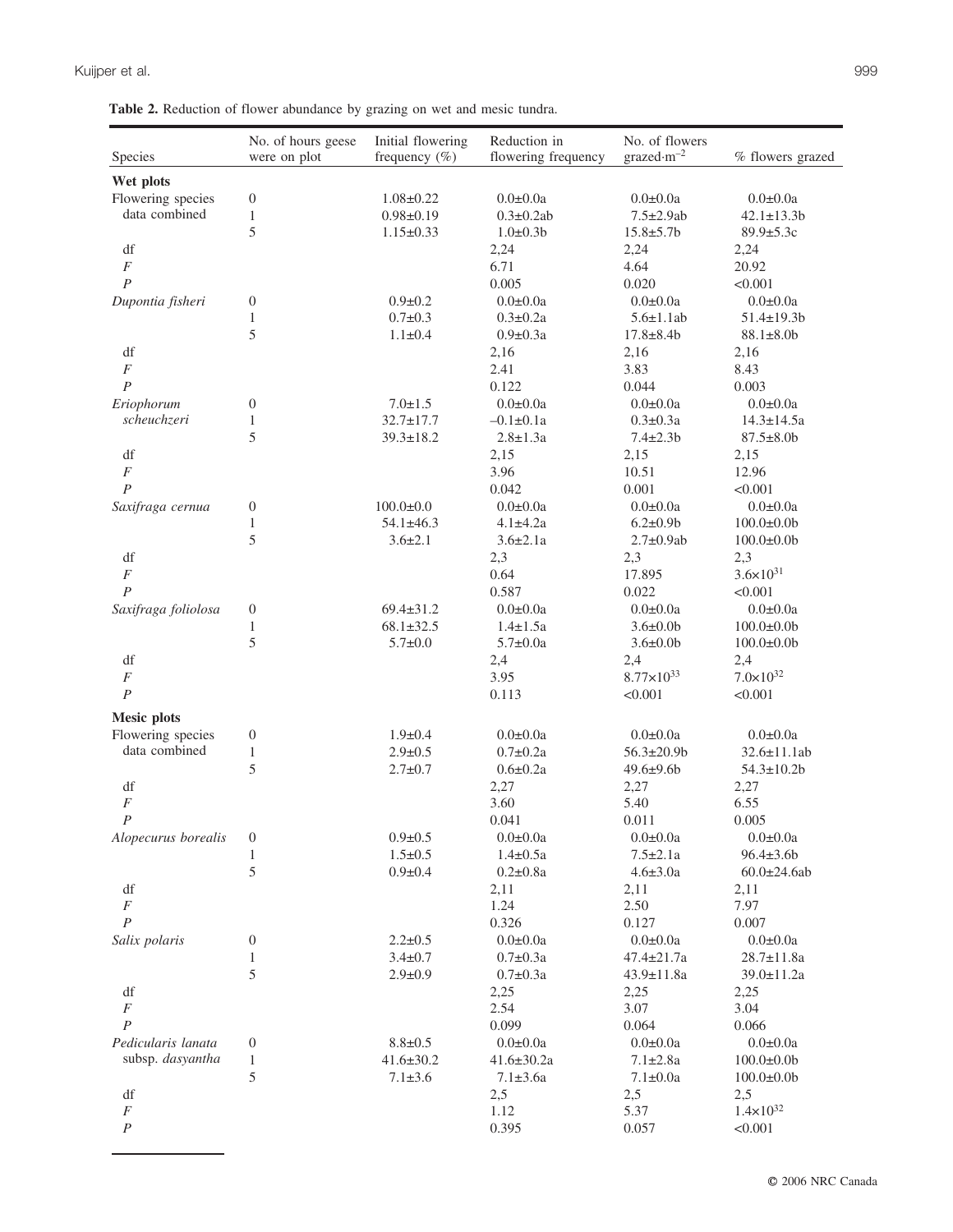| <b>Species</b>     | No. of hours geese<br>were on plot | Initial flowering<br>frequency $(\% )$ | Reduction in<br>flowering frequency | No. of flowers<br>grazed $\cdot$ m <sup>-2</sup> | % flowers grazed     |
|--------------------|------------------------------------|----------------------------------------|-------------------------------------|--------------------------------------------------|----------------------|
| Bistorta vivipara  | $\overline{0}$                     | $4.3 \pm 0.8$                          | $0.0 \pm 0.0a$                      | $0.0 \pm 0.0a$                                   | $0.0 \pm 0.0a$       |
|                    |                                    | $2.5 \pm 0.8$                          | $2.4 \pm 0.9a$                      | $6.7 \pm 0.4a$                                   | $95.0 \pm 5.0$       |
|                    | 5                                  | $4.7 \pm 2.9$                          | $4.7 \pm 2.9a$                      | $11.4 \pm 4.0a$                                  | $100.0 \pm 0.0$      |
| df                 |                                    |                                        | 2.9                                 | 2,9                                              | 2,9                  |
| $\overline{F}$     |                                    |                                        | 0.91                                | 3.45                                             | 74.88                |
| $\boldsymbol{P}$   |                                    |                                        | 0.436                               | 0.077                                            | < 0.001              |
| Stellaria longipes | $\overline{0}$                     | $54.8 \pm 45.4$                        | $0.0 \pm 0.0a$                      | $0.0 \pm 0.0a$                                   | $0.0 \pm 0.0a$       |
|                    |                                    | $5.7 \pm 0.0$                          | $5.7 \pm 0.0$                       | $3.6 \pm 0.0a$                                   | $100.0 \pm 0.0$      |
|                    | 5                                  | $1.0 \pm 0.3$                          | $1.0\pm0.3b$                        | $2.4 \pm 0.6a$                                   | $100.0 \pm 0.0$      |
| df                 |                                    |                                        | 2,3                                 | 2,3                                              | 2,3                  |
| $\overline{F}$     |                                    |                                        | 55.5                                | 7.5                                              | $1.4 \times 10^{32}$ |
| $\overline{P}$     |                                    |                                        | 0.004                               | 0.068                                            | < 0.001              |

**Table 2** (*concluded*).

Note: Mean  $\pm$  SE is given. Different letters indicate significant differences between grazing treatments.

**Fig. 1.** Proportion of flowers (of all species) removed by grazing geese in relation to the grazing pressure in the mesic habitat on experimentally grazed plots in Adventdalen. Data from the wet habitat are not shown, as the total floral abundance was low in this habitat. The line shows the best fit through data ( $y = e^{(5.46 - 35.96/x)}$ ;  $r^2 = 0.85$ ,  $F_{[5,7]} = 27.48$ ,  $P = 0.003$ ).



plots). The average number of species inside (6.3) and outside (5.3) the exclosures did not differ significantly  $(P >$ 0.05). However, the average number of plant species that flowered was more than four times higher in exclosed than in the grazed plots  $(t_{[3,4]} = 4.33, P = 0.002)$ . Most plant species showed a low proportion of flowering or did not flower at all in the grazed plots, whereas a high proportion were flowering inside the exclosures.

#### **Soil seed bank**

The top soil layer ranged between 1 and 7 cm and was on average thicker inside exclosures than outside exclosures  $(3.60 \text{ versus } 2.98 \text{ cm}; t_{[3,4]} = 4.91, P = 0.016)$ . In the top layer (organic layer, mostly moss) inside the exclosures, the density of total viable seeds and other propagules was sixfold higher than that of grazed plots  $(t_{[3,4]} = 3.77, P =$ 0.033) (Fig. 2*a*). However, for individual species, we detected no significant differences between exclosures and grazed plots in the density of germinable seeds in the top layer. Five plant species from exclosure samples and three species from grazed plot samples germinated seed. Of the five species from the exclosure samples, three were found only inside the exclosures and were absent in the seed bank of the grazed plots, i.e., *Ranunculus hyperboreus*, *Equisetum arvense* (although *Equisetum* does not produce seeds and sexually reproduces via spores, for simplicity, it is included in the seed bank) and *Sagina nivalis*. The species accounting for most of the germinable seeds or other propagules inside the exclosures were *Saxifraga cernua* (from bulbils), *Ranunculus hyperboreus*, and *Cardamine pratensis*. No difference was found in the density of viable seeds in the bottom soil layer between exclosed and grazed plots  $(t_{[3,4]} = -0.002,$ *P* = 0.998) (Fig. 2*b*). *Ranunculus hyperboreus* was the most recorded plant species inside and outside the exclosures. In total in the bottom layer, four species were found inside exclosures compared with three in grazed plots. *Cardamine pratensis* and *Juncus* spp. were found only inside exclosures, whereas *Phippsia algida* was only encountered in the grazed plots. The composition of species found in the seed bank in the top layer resembled the plant species composition of the established vegetation more than that of the seed bank found in the bottom layers. In the bottom layer, a large proportion of the seeds consisted of *Phippsia algida* and *Juncus* spp., which did not occur in the established vegetation. The common species *Saxifraga cernua* was absent in the bottom soil seed bank, reflecting its representation by relatively shortlived bulbils rather than seed. The density of viable seeds in the bottom layer was low compared with that in the top layer inside the exclosures. Some species were found only in the top layers (*Saxifraga cernua*, *Equisetum arvense*, *Sagina nivalis*), whereas others were found only in the bottom layers (*Phippsia algida*, *Juncus* spp.).

## **Discussion**

The main conclusion of this study is that preferential floral grazing by Barnacle geese on arctic vegetation decreases the floral abundance of a variety of species with consequences for seed production. Long-term intensively grazed vegetation had lower floral abundance than plots excluded from grazing for 7 years, mainly owing to a lower frequency of flowering of grazed plants and possibly also owing to a shift in vegetation composition. This resulted in a depletion of the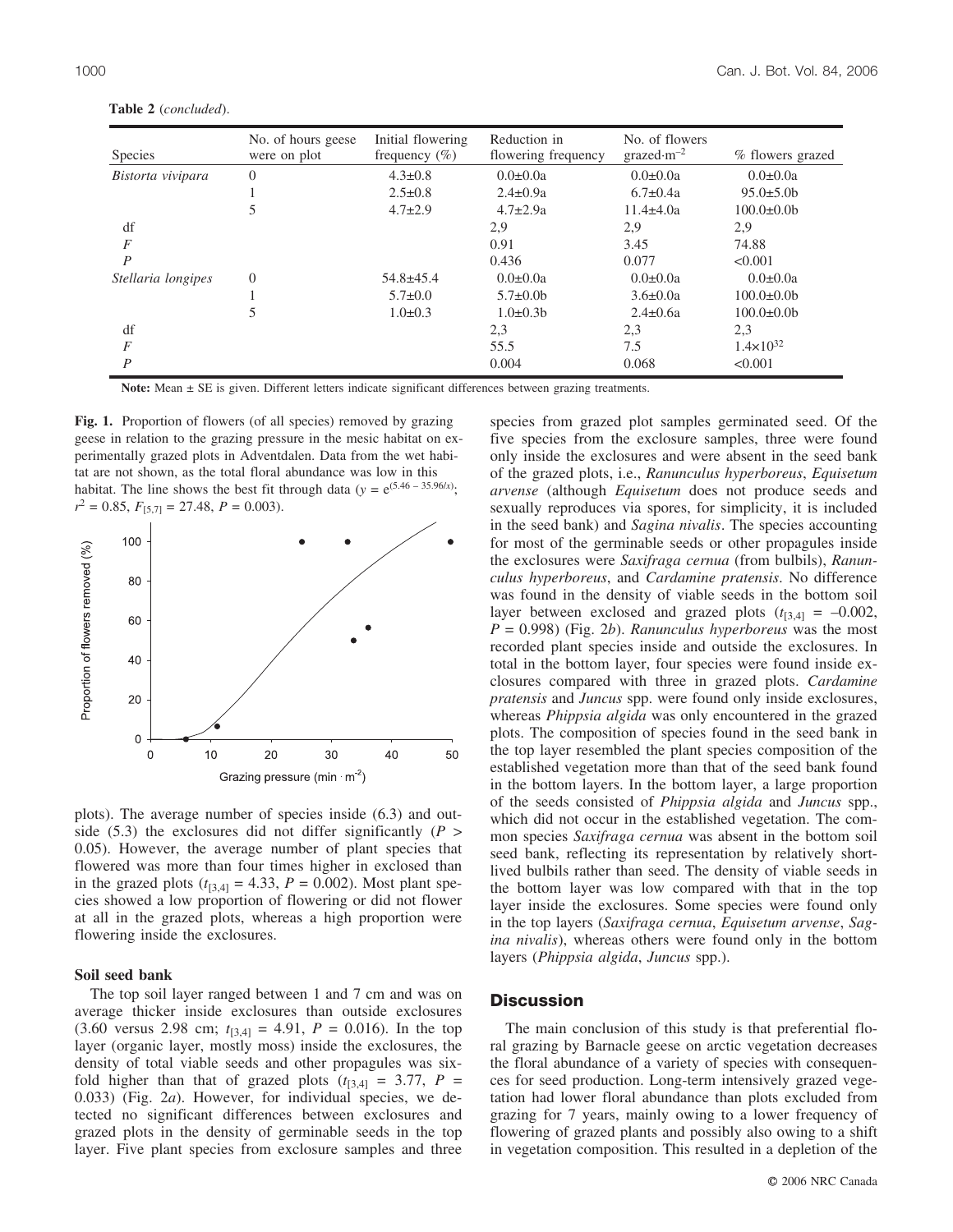|                                             | Frequency of occurrence |            | Frequency of flowering |             |
|---------------------------------------------|-------------------------|------------|------------------------|-------------|
| <b>Species</b>                              | Exclosure               | Grazed     | Exclosure              | Grazed      |
| Poa arctica                                 | 99.5(0.5)               | 98.3(1.0)  | 29.8 (18.8)            | 0(0)        |
| Saxifraga cernua                            | 45.8 (20.9)             | 12.0(5.8)  | 50.1 $(14.6)a$         | 0(0)        |
| Cardamine pratensis subsp.<br>polemonioides | 32.3(19.4)              | 11.8(7.8)  | 0(0)                   | 0(0)        |
| Cerastium arcticum                          | 14.5(13.5)              | 0(0)       | 70.6(2.8)              | 0(0)        |
| Bistorta vivipara                           | 7.0(7.0)                | 1.0(1.0)   | 35.7                   | 0(0)        |
| Cochlearia groenlandica                     | 6.5(3.2)                | 1.8(1.0)   | 35.7(16.0)             | 33.3 (23.6) |
| Equisetum arvense                           | 3.5(3.5)                | 0(0)       |                        |             |
| Deschampsia alpina                          | 3.0(2.1)                | 5.0(2.9)   | 11.1(7.9)              | 0(0)        |
| Ranunculus hyperboreus                      | 2.5(1.7)                | 11.5(11.5) | 38.1(3.4)              | 6.5         |
| Saxifraga cespitosa                         | 1.0(1.0)                | 5.3(4.3)   | 75.0                   | 37.0 (16.3) |
| Poa pratensis subsp. alpigena               | 0.3(0.3)                | 0(0)       | 100.0                  |             |
| Poa abbreviata                              | 0(0)                    | 3.8(3.8)   |                        | 0(0)        |
| Carex spp.                                  | 0(0)                    | 0.3(0.3)   |                        | 0(0)        |
| No. of species                              | 6.3(0.6)                | 5.3(1.1)   | 4.3 $(0.9)a$           | 1.0(0.4)b   |

**Table 3.** Mean frequency of occurrence (SE) and the mean number of plant species inside exclosures  $(n = 4)$  excluding wild geese for 7 years and on grazed plots in Ny-Alesund.

**Note:** The frequency of flowering for each species (as a percentage of plants present of that species) and the mean number of plant species that flowered are indicated (SE is given in parentheses when the species was flowering on more than one plot). Different letters indicate significant differences (*P* < 0.05).

**Fig. 2.** Density of germinable seeds and other propagules found in the (*a*) top soil layer and (*b*) bottom soil layer inside and outside exclosures ( $n = 4$  with SE of total number of seeds) that excluded wild geese for 7 years in Ny-Alesund. The asterisk indicates a significant difference in total seed density ( $P < 0.005$ ).



seed bank in the upper soil layers in long-term goose-grazed areas. A number of arctic plant species were found to produce a long-lived seed bank buried in deeper soil layers.

This could serve as a long-term reservoir for recovery when grazing pressure is relaxed.

#### **Impact of geese on flower density, vegetation, and seed banks**

The experiments with captive Barnacle geese showed unequivocally that geese have a strong preference for flowers and fertile shoots compared with vegetative shoots, and despite the low floral frequency (proportion of flowers to total shoots) and the low floral density (number of flowers per square metre) of most plant species, a high proportion of flowers were removed by the geese even at relatively low grazing pressure. Other studies report that flowers are intensively grazed upon by geese (Alsos et al. 1998; Prop and de Vries 1993). In addition to flowers, seed heads (fruits) can be an important food source and can make up to 7% of the diet in wild geese (Prop and Vulink 1992). Compared with other food items, flowers and seed heads contain high amounts of metabolizable energy, which makes them an attractive food source.

Long-term (7 years) exclusion of goose grazing also had large effects on flowering frequency. On average, a fourfold higher number of plant species flowered inside the exclosures compared with the grazed plots. All plant species present inside the exclosures produced fertile shoots, except for *Cardamine pratensis* and *Equisetum arvense*. *Cardamine pratensis* is a plant species normally flowering after the end of July (D.P.J. Kuijper, personal observation) and was therefore not flowering at the time of vegetation observations (early July). *Equisetum arvense* does not flower but reproduces via spores. In contrast, of the 10 species found as mature plants on the grazed plots, only three were found flowering. The low density of flowers on these long-term grazed plots can be the result of the direct selective grazing by geese on flowers, as was also observed in the grazing experiment in Adventdalen. However, the low floral density may also be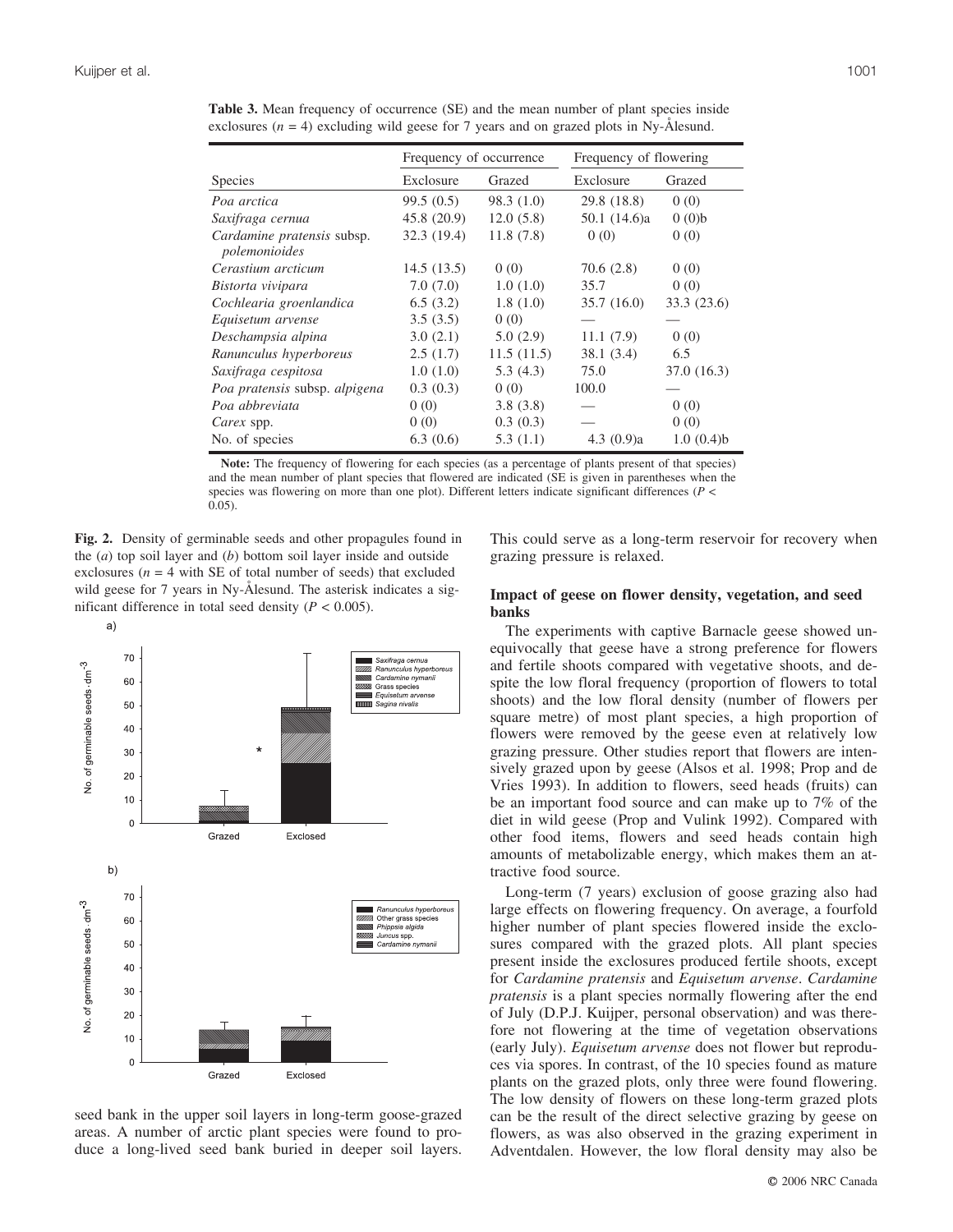explained by indirect effects of grazing. Firstly, goose grazing may lead to a reduction in flower frequency by changing the overall species composition. Although no significant effects of grazing on plant species could be detected, the results of the exclosure study suggested that species composition could be changing. Long-term exclusion of goose grazing led to a higher (nonsignificant) frequency of occurrence of *Saxifraga cernua*, *Cardamine pratensis*, *Cerastium arcticum*, *Bistorta vivipara*, and *Cochlearia groenlandica*: all are species known to be florally grazed by herbivores on Svalbard (Prop and de Vries 1993; Alsos et al. 1998; Cooper and Wookey 2003; E.J. Cooper, personal observation). A change in species composition was further indicated by the exclusive occurrence of a number of species inside exclosed or grazed plots. This means that the total seed production on these plots may be partially affected by this shift in species composition. *Equisetum arvense* was found only inside exclosures; the vegetative shoots of this species are very much favoured by Barnacle geese (E.J. Cooper and I.S. Jónsdóttir, unpublished data). Secondly, continuous grazing can deplete the resources of a plant, which can be allocated to reproductive organs such as flowers (e.g., see Hickman and Hartnett 2002; Gustafsson 2004). In the long term, this may lead to selection of individuals that are adapted to a high grazing pressure and mainly reproduce clonally. *Deschampsia alpina*, *Ranunculus hyperboreus*, and *Poa abbreviata* were slightly (but not significantly) more frequent in the grazed than in the exclosed plots. Graminoids are generally grazing tolerant and *Ranunculus hyperboreus* can often be found in disturbed wet tundra areas (E.J. Cooper, personal observation). Since the establishment of the Barnacle goose population in Ny-Alesund in the  $1980s$  (Loonen et al. 2000), the study area has been intensively grazed (with grazing pressure of up to 22 min-m–2; Loonen et al. 2000) throughout the season. This history of continuous grazing may have indirectly led to an overall reduction of flowering plant species throughout the season and thus the selection of species more dependent on clonal growth.

Both direct and indirect effects of grazing reduce floral abundance and hence seed production on grazed plots. As a result, the supply of seeds to the seed bank decreases. Longterm grazing by Barnacle geese is thus expected to result in a depleted seed bank. We found that exclusion of Barnacle geese for 7 years resulted in sixfold higher densities of viable seeds and other propagules in the top soil layers compared with those in grazed plots. Moreover, the number of species found in the seed bank inside the exclosures was higher than in grazed plots. In salt marshes in La Pérouse Bay in the Canadian Low Arctic, loss of vegetation as a result of intensive grazing and grubbing by Lesser Snow geese also led to a decline in the density of the soil seed bank (Chang et al. 2001). The seed density was only affected on sites with large-scale and long-term degradation as a result of grazing by Lesser Snow geese. In contrast, the present study shows that goose grazing in the High Arctic can have significant effects on the density of seeds in the soil seed bank long before loss of the established vegetation occurs as a result of goose grazing and grubbing. Selective grazing of these herbivores on flowering shoots and seed heads, possibly in combination with a reduction in floral frequency indirectly caused by grazing, results in a depleted soil seed bank. In this way, avian herbivores can have an important influence on the soil seed bank in addition to more generalist large herbivores (Oconnor and Pickett 1992; Erkkila 1998; Sternberg et al. 2003).

Germinable seed densities were converted to seedlings per squre metre for comparison with published densities for other places on Svalbard (see Cooper et al. 2004*a*). In the top layer, grazed plots had a total germinable density of 8–  $559$  seedlings $\cdot$ m<sup>-2</sup>, whereas the density of exclosed plots was 500–3496 seedlings-m–2 and the bottom layers germinated 140–979 seedlings-m–2. The seed densities of the basal layers are similar to those of published values for polar heath in the north west coast of Svalbard (Brøggerhalvøya and Sarsøyra) and grazed plots are at the lower end of this range. Exclosed plots had higher seed bank densities, ranging between that of the north west coast and of thermophilic heath in Colesdalen. The data are therefore within the range of values that may be expected from previous studies on Svalbard.

### **Persistence of seed bank**

Seeds can persist in the soil and remain viable for a long time. McGraw et al. (1991) suggested that buried seeds can persist in the soil for several centuries in arctic environments; low soil temperatures associated with slow decomposition rates are likely to increase the seed longevity. Soil temperatures are lower under a thick insulating moss layer (Van der Wal et al. 2000*b*; Van der Wal and Brooker 2004) inside compared with outside the exclosures in Ny-Ålesund. Viable seeds were found in the present study under a top layer (mostly moss) ranging between 1 and 7 cm. Considering an increase of moss layer of  $2.7 \text{ mm-year}^{-1}$  inside the exclosures (Van der Wal et al. 2000*b*), we calculate that the seeds have a minimum age of 3.7–25.9 years. As the exclosures in Ny-Alesund were erected 7 years before sampling took place, this means that germinating seeds could have been deposited well before the exclosures were erected, explaining why no effects of herbivore exclusion were found in the bottom soil layer. Additionally, the population of Barnacle geese in Ny-Alesund has increased during the past decades (Loonen et al. 2000), which may have reduced the seed rain proportionately.

#### **Role of geese in European arctic tundra vegetation**

Reindeer are known to reduce floral abundance on Svalbard (Cooper and Wookey 2003). In areas where reindeer densities are relatively low and goose densities are high, we predict that geese are the primary flower consumers. The populations of the Barnacle geese and Pink-footed geese breeding on Svalbard have shown a large increase during the past decades (Madsen et al. 1999; Owen and Black 1999). Previous studies of goose grazing on Svalbard do not report a major impact on the vegetation species composition (Drent et al. 1998; Loonen and Solheim 1998), although the data presented here from the 7-year exclosures indicate grazing-induced changes. The ability of many arctic plants species to reproduce clonally (Jónsdóttir et al. 1996) rather than depending entirely on sexual reproduction may explain the slow rate of response of vegetation composition and the resilience of the vegetation in this area to grazing. In our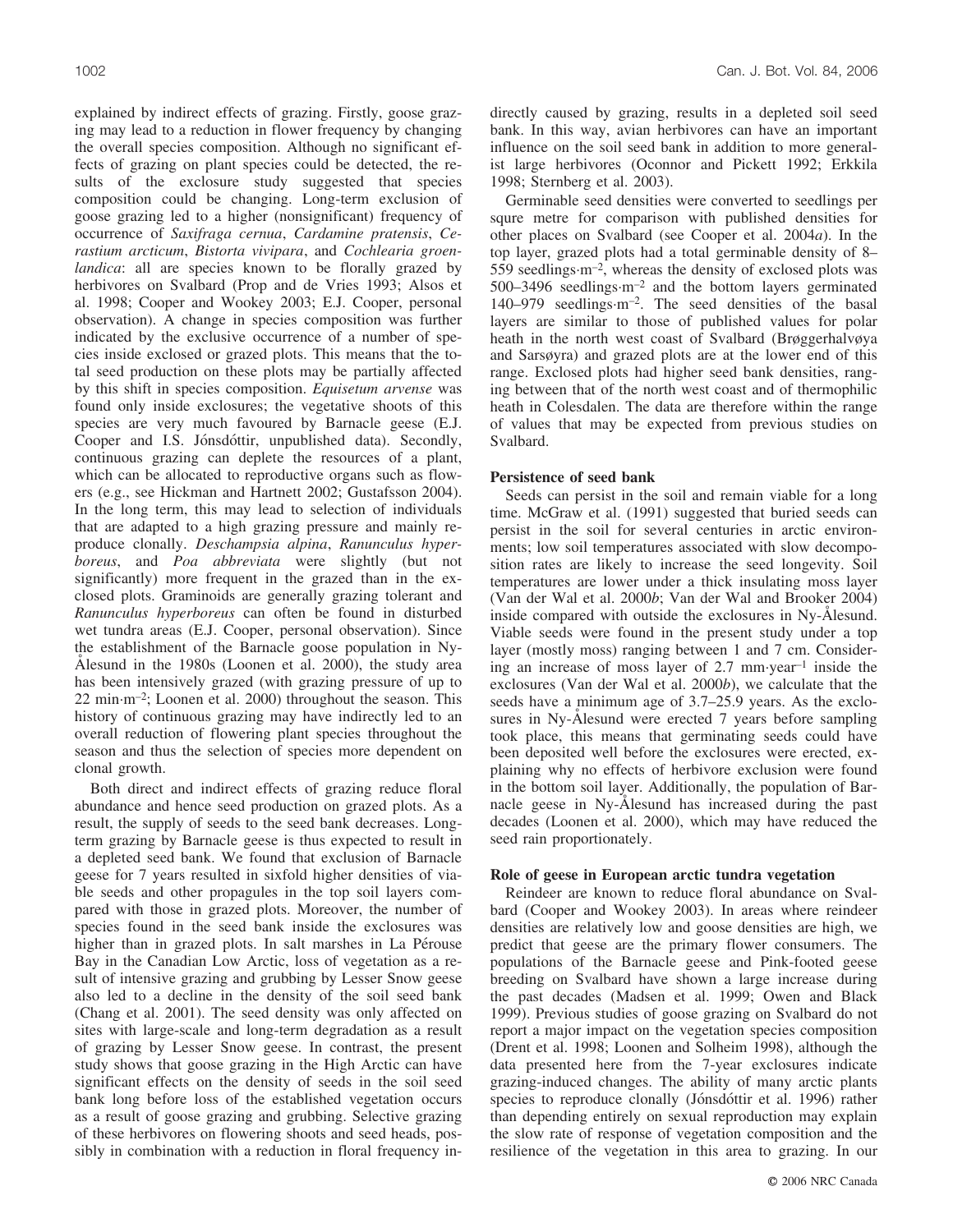study area, we found a long-term persistent seed bank in the deep soil layers. The germinable density of these seeds was higher than the upper layer of the grazed plots but not as high as the upper layer in the exclosed plots. A reserve of seeds in such areas with deep moss and soil layers could be used for recolonization if grazing pressure reduced the plant cover dramatically.

Seed banks can play an important role in vegetation dynamics in the Arctic. Most arctic plant species have viable seed banks (McGraw and Vavrek 1989). More than 60% of the total vascular plant species found on Svalbard are estimated to frequently reproduce sexually (Eurola 1972; Brochmann and Steen 1999). The production of seeds and the emergence of plants via seedlings thus seem to be important processes for a large part of the Svalbard flora (Cooper et al. 2004*a*). Habitat disturbances (e.g., overgrazing, freeze–thaw dynamics, glacial processes, and anthropogenic disturbance) are a common phenomenon in the Arctic (Forbes et al. 2001; Walker and Walker 1991) and stimulate germination of seed from the seed bank and thus enhance recolonization. In addition, many areas of Svalbard have a very thin soil of <2 cm depth and the density of germinable seeds is low (Cooper et al. 2004*a*). In these cases, a lower, persistant seed bank is not present, since there is little, if any, soil. Any reduction in the seed bank owing to grazing is thus likely to have a very important effect on the reestablishment of vegetation following disturbance. This study indicates that increased goose grazing pressures may in the long term reduce resilience to such disturbances in low-productive tundra ecosystems through soil seed bank depletion and thus potentially change species composition of the tundra vegetation.

#### **Acknowledgements**

The experimental grazing with Barnacle geese was carried out as part of an EU-funded project (FRAGILE (Fragility of arctic goose habitat: impact of land use, conservation, and elevated temperature)) studying the combined effects of goose grazing and climate warming on vulnerable tundra ecosystems (project No. EVK2-2002-00235). Permission for using wild Barnacle geese in the experiments was provided by the Governor of Svalbard. The animal experiments were conducted with the approval of the Norwegian animal health authority. The seed bank study was financed by a grant to J.P.B. from Ny-Alesund LSF NERC-99/2-2. We thank the University Centre in Svalbard for providing safety training and logistics for the fieldwork. Our special thanks go to Laura Hondshorst who helped greatly during the experimental goose grazing. René van der Wal, Sean Boyd, and an anonymous reviewer gave helpful suggestions and comments on earlier versions of the manuscript.

#### **References**

- Alsos, I.G., Elvebakk, A., and Gabrielsen, G.W. 1998. Vegetation exploitation by barnacle geese *Branta leucopsis* during incubation on Svalbard. Polar Res. **17**: 1–14.
- Bazely, D.R., and Jefferies, R.L. 1985. Goose faeces: a source of nitrogen for plant growth in a grazed salt marsh. J. Appl. Ecol. **22**: 693–703.
- Brochmann, C., and Steen, S.W. 1999. Sex and genes in the flora

of Svalbard. Det Norske Videnskaps-Akademi. I. Matematisk Naturvitenskapelig Klasse, Skrifter, Ny Serie, **38**: 33–72.

- Chang, E.R., Jefferies, R.L., and Carleton, T.J. 2001. Relationship between vegetation and soil seed banks in an arctic coastal marsh. J. Ecol. **89**: 367–384. doi:10.1046/j.1365-2745.2001. 00549.x.
- Cooper, E.J., and Wookey, P.A. 2003. Floral herbivory of *Dryas octopetala* by Svalbard reindeer. Arct. Antarct. Alp. Res. **3**: 369–376.
- Cooper, E.J., Alsos, I.G., Hagen, D., Smith, F.M., Coulson, S.J., and Hodkinson, I.D. 2004*a*. Plant recruitment in the High Arctic: seed bank and seedling emergence on Svalbard. J. Veg. Sci. **15**: 115–124.
- Cooper, E.J., Jónsdóttir, I.S., Chaput, D., Kuijper, D., Loonen, M., Pahud, M., Sjörgersten, S., Ubels, R., van der Wal, R., Woodin, S., and Huiskes, A. 2004*b*. Climate change and goose grazing on Svalbard's tundra. The ACIA International Scientific Symposium on Climate Change in the Arctic: Extended Abstracts, Reykjavik, Iceland, 9–12 November 2004. Arctic Monitoring and Assessment Program, Oslo, Norway. AMAP Rep. 2004(4). pp. 1–s3.
- Cooper, E.J., Jónsdóttir, I.S., and Pahud, A. 2006. Grazing by captive Barnacle geese affects graminoid growth and productivity on Svalbard. Mem. Natl. Inst. Polar Res., Special Issue 59, National Institute of Polar Research, Tokyo. pp. 1–15.
- Drent, R.H., Black, J.M., Loonen, M.J.J.E., and Prop, J. 1998. Barnacle geese *Branta leucopsis* on Nordenskiöldkysten, western Spitsbergen — in thirty years from colonization to saturation. Nor. Polarinst. Skr. **200**: 105–114.
- Elven, R., and Elvebakk, A. 1996. Part 1. Vascular plants. *In* A catalogue of Svalbard plants, fungi, algae and cyanobacteria. *Edited by* A. Elvebakk and P. Prestrud. Norwegian Polar Institute, Oslo, Norway. pp. 9–55.
- Erkkila, H.M.J.B. 1998. Seed banks of grazed and ungrazed Baltic seashore meadows. J. Veg. Sci. **9**: 395–408.
- Eurola, S. 1972. Germination of seeds collected in Spitsbergen. Ann. Bot. Fenn. **9**: 149–159.
- Forbes, B.C., Ebersole, J.J., and Strandberg, B. 2001. Anthropogenic disturbance and patch dynamics in circumpolar Arctic ecosystems. Conserv. Biol. **15**: 954–969. doi:10.1046/j.1523- 1739.2001.015004954.x.
- Gadallah, F.L., and Jefferies, R.L. 1995. Comparison of the nutrient contents of the principal forage plants utilized by lesser snow geese on summer breeding grounds. J. Appl. Ecol. **32**: 263–275.
- Gustafsson, C. 2004. The effect of timing and amount of leaf removal on survival, growth and reproduction in the perennial herb *Sanicula europaea* L. Plant Ecol. **170**: 29–34.
- Handa, I.T., Harmsen, R., and Jefferies, R.L. 2002. Patterns of vegetation change and the recovery potential of degraded areas in a coastal marsh system of the Hudson Bay lowlands. J. Ecol. **90**: 86–99. doi:10.1046/j.0022-0477.2001.00635.x.
- Hickman, K.R., and Hartnett, D.C. 2002. Effects of grazing intensity on growth, reproduction, and abundance of three palatable forbs in Kansas tallgrass prairie. Plant Ecol. **159**: 23–33. doi:10. 1023/A:1015534721939.
- Hik, D.S., Jefferies, R.L., and Sinclair, A.R.E. 1992. Foraging by geese, isostatic uplift and asymmetry in the development of salt-marsh plant communities. J. Ecol. **80**: 395–406.
- Iacobelli, A., and Jefferies, R.L. 1991. Inverse salinity gradients in coastal marshes and the death of stands of *Salix*: the effects of goose forgaing. J. Ecol. **79**: 61–73.
- Jefferies, R.L., and Rockwell, R.F. 2002. Foraging geese, vegetation loss and soil degradation in an Arctic salt marsh. Appl. Veg. Sci. **5**: 7–16.